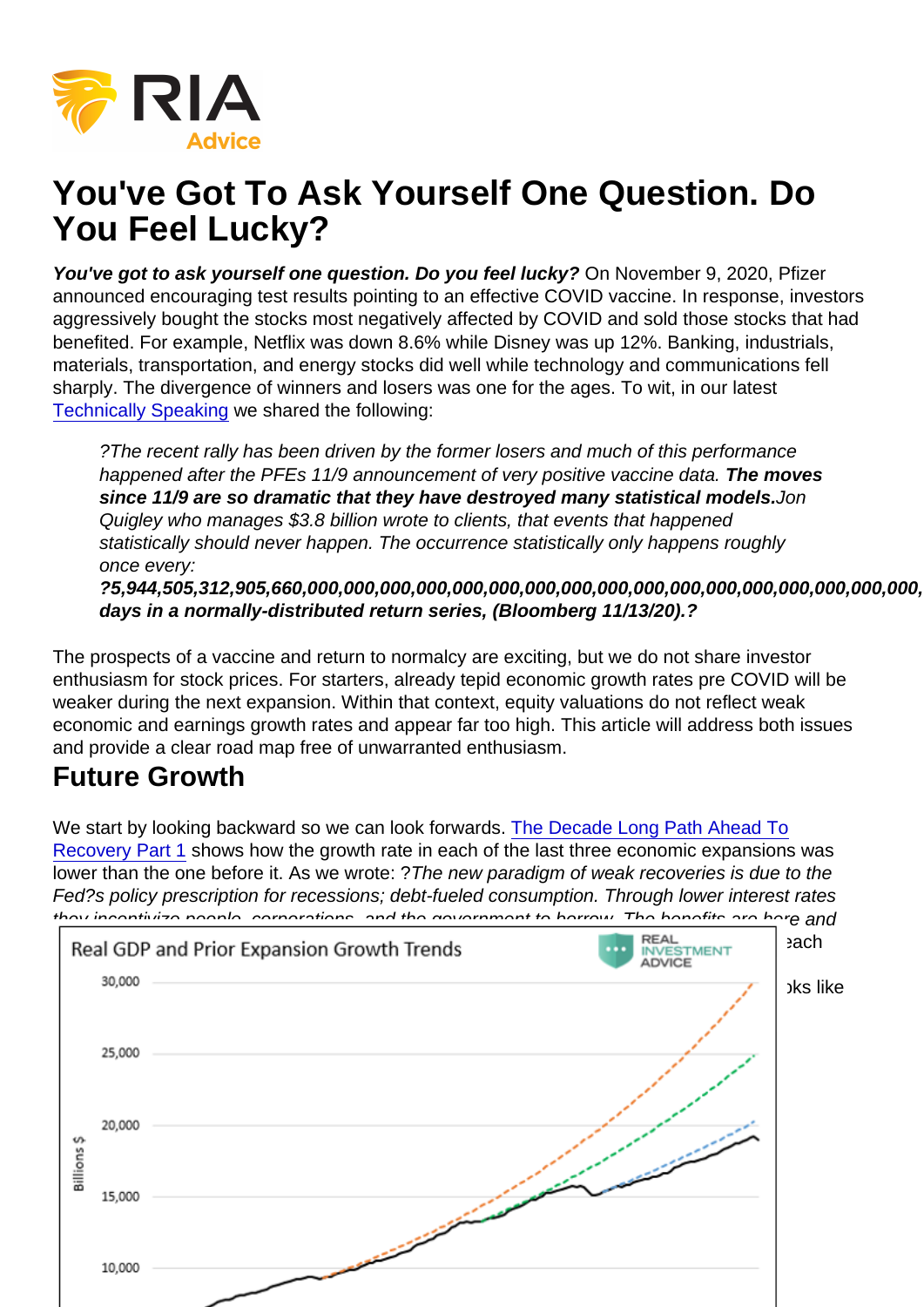grown our economy at the rate of the 1980s, GDP would be over 50% higher than it is today. There is no doubt that massive amounts of new federal, municipal, and corporate debt used to weather the COVID storm will have the same economic dampening effect as it has had. Based solely on the strong relationship between the ratio of government debt to GDP, we estimate that the coming expansion's real growth rate could be as low as 1.07%.

### Corporate Earnings

[Stock valuations are generally based on a multiple of expected future earnings. Expected](https://realinvestmentadvice.com/wp-content/uploads/2020/11/2-10.png) future earnings are determined by future economic activity. If economic growth is slower in the future, then logically, corporate profits will follow. As shown below, corporate profits and economic growth are well correlated.

Thus far,

we have established that economic growth is likely to be lower than it was in the past decade. Therefore we can also assume that corporate profit growth will also be weaker than in the past decade.

### Current Valuations

The economic prognosis and earnings outlook may appear to be bad for stocks. While useful data, what matters most is price. At the right price, everything has value regardless of its outlook. Accordingly, an assessment of valuations offers essential insight about whether or not share prices compensate investors for a weaker economic environment. The scatter charts below illustrate various valuation techniques. Within the graphs, each dot represents quarterly comparisons of the valuation metric and the subsequent ten year annualized total return of the S&P 500. The trend line slicing through the data helps us approximate how returns stack up against the various valuation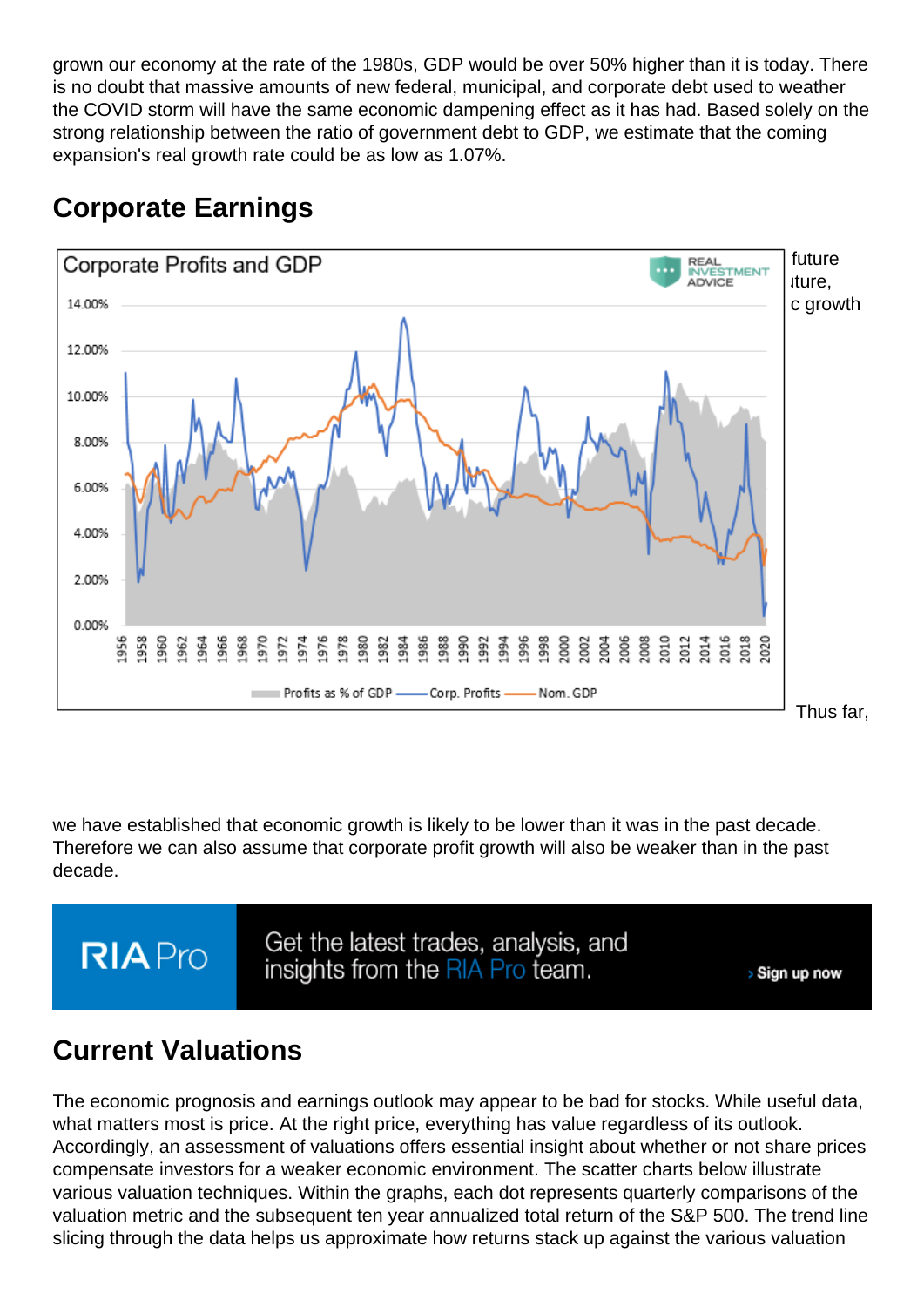levels. We use standard deviations of each valuation versus actual readings to graph them together and individually. The vertical line shows the current standard deviation. The intersection of the trend and standard deviation line, as circled, highlights the expected annual return. In all of the graphs except price to sales, the data covers the period from 1954 to the present. Price to sales data starts in 1965.

#### Market Cap to GDP

Market Cap to GDP, supposedly one of Warren Buffett?s favorites, compares the stock market's size relative to the economy. Given the strong correlation of corporate earnings to GDP, this ratio has a lot of validity. Currently, the ratio is near 1.50, or more than twice the historical average. The only other time it was this high was in the first quarter of 2000, as the tech bubble was bursting. As shown, the expected annualized return for the next ten years is 0%.?

### Tobin?s Q Ratio

Tobin?s Q ratio measures the relationship between the total equity market cap and its aggregate intrinsic value. Intrinsic value is simply the replacement cost of a company or market?s assets. The ratio quantifies if a market or a stock is over or undervalued. Currently, the ratio is near 1.80, or more than two and a half times the historical average. Similar to the ratio of market cap to GDP, the only other period Tobin?s Q ratio was this high was during the 2000 tech bubble.? The expected annualized return for the next ten years is 1%.?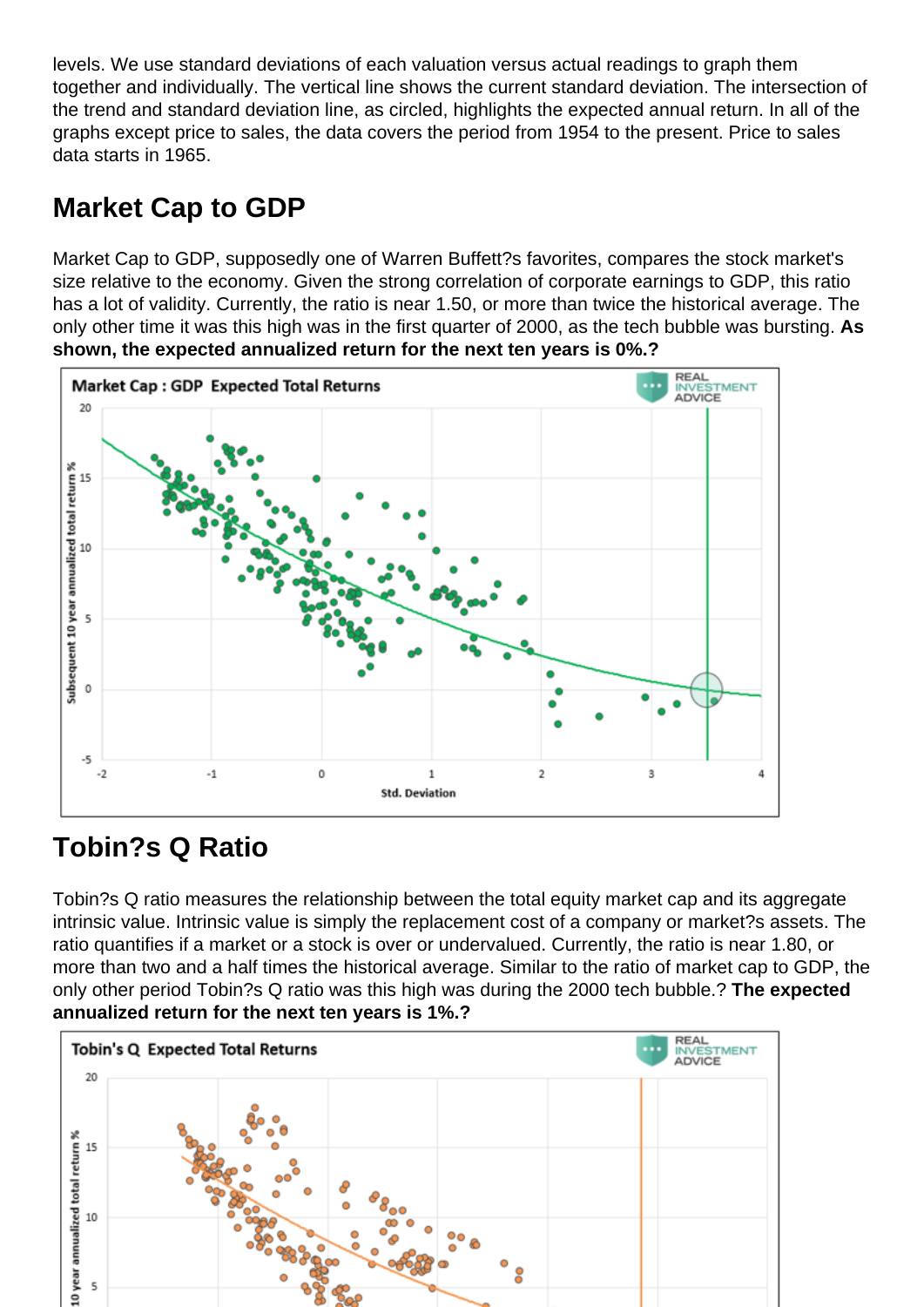# Cyclically Adjusted Price-to-Earnings Ratio (CAPE 10)

CAPE 10 uses Nobel Laureate economist Robert Shiller?s methodology to generate secular price to earnings ratios. The model averages ten years? of historical earnings versus more commonly used one year periods. This tweak provides a more stable measure that is not as subject to temporary economic and earnings gyrations. Currently, the ratio is 33, or about 75% higher than the historical average. Like the prior two indicators, the only other period it was higher was in the late 1990s.? The expected annualized return for the next ten years is +2.5%.?

#### Price to Sales

The price to sales ratio is the multiple investors are willing to pay for revenues. CAPE 10 and traditional one-year price-to-earnings ratios use earnings per share in the denominator. Share buybacks and accounting gimmickry artificially boost earnings per share. Revenues, on the other hand, are much harder to manipulate. Currently, the ratio is 2.59, or about 300% more than the historical average. Unlike the prior periods, the market has never seen anything close to current levels. The expected annualized return for the next ten years is -6.5%.?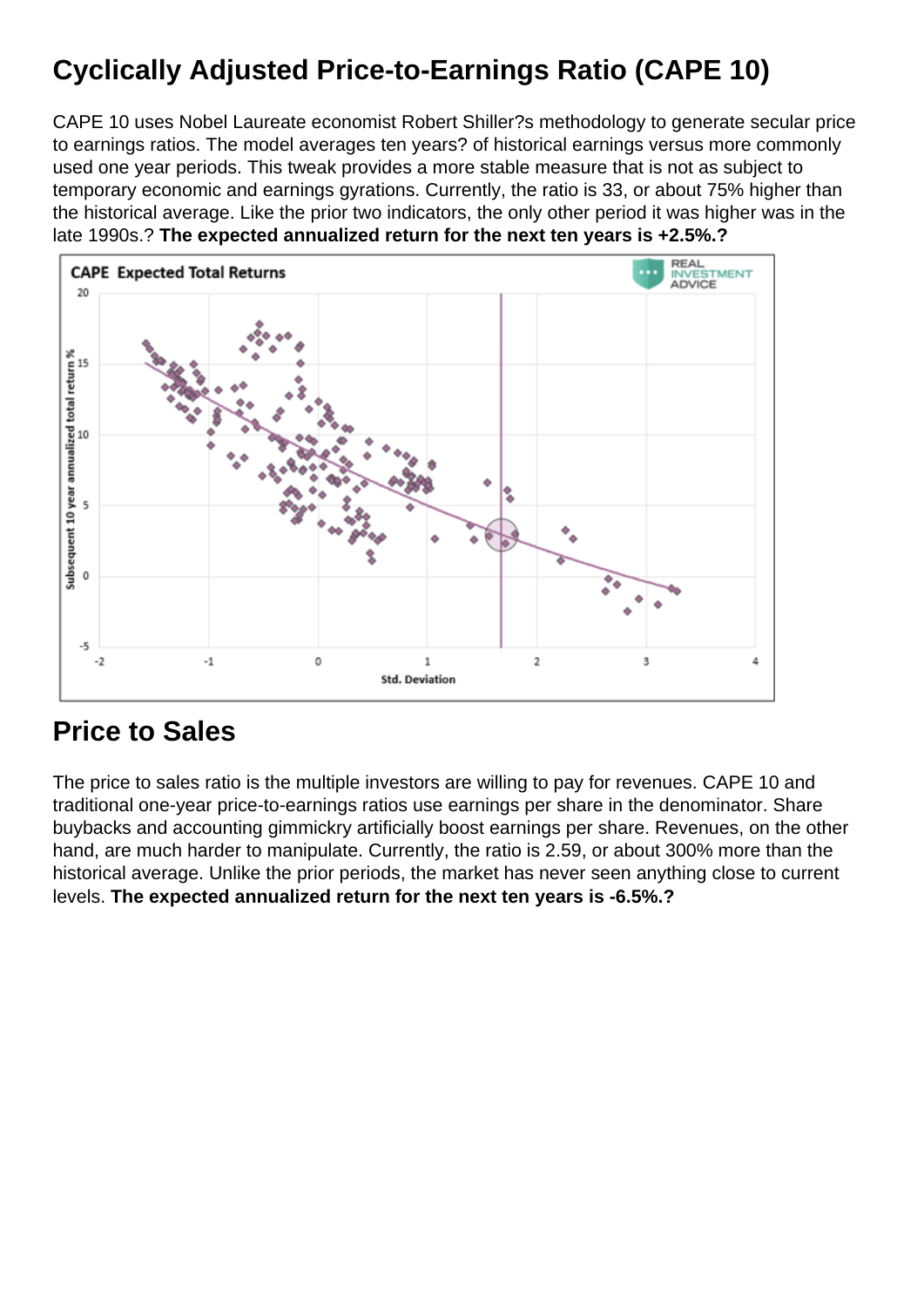Summary of Four Factors

The Fed